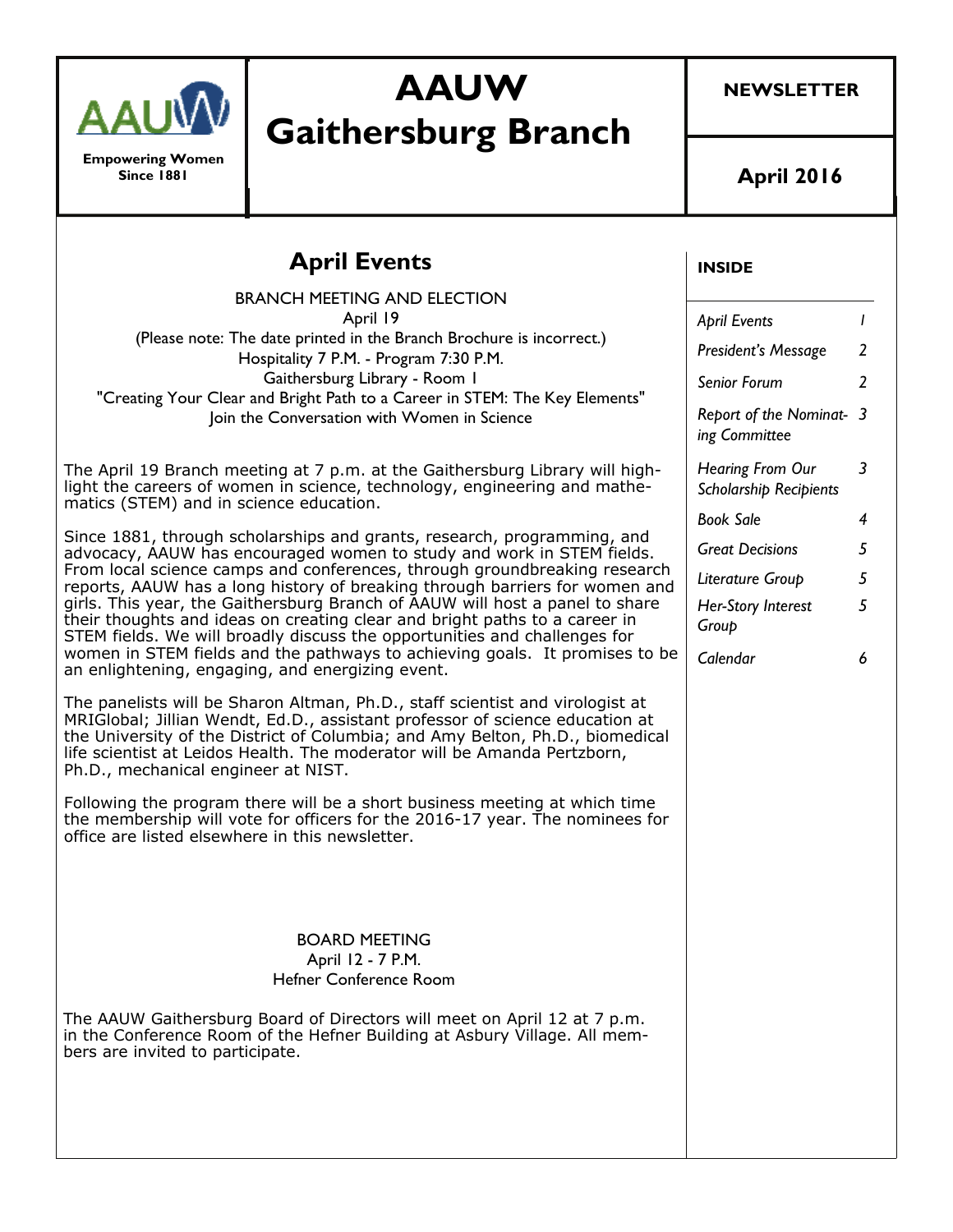# **PRESIDENT'S MESSAGE**

#### *- Heather Reichardt*

We had a stimulating presentation at our March Branch meeting by the representative from the League of Women Voters of Montgomery County and the official from the county Board of Elections. Although the voting machine that was to demonstrate the latest voting process was not available, we did get a lot of information about how elections are managed in Maryland, as well as about the upcoming changes in the process, not only from the speakers but from our own Liz Hessel, who will be a judge at her polling place on election day.

One comment from the meeting that stuck with me was the suggestion to take a child with you when you vote; that is the best way to encourage a voting habit later in life. Both my children are now registered voters, so I'm looking forward to having them participate with me on election day! I don't need to remind anyone how important it is to vote.

As I mentioned at the meeting, please continue to keep Anita Taylor and Louise Chatlynne in your thoughts and prayers as they both continue to work toward recovery from their serious medical issues and injuries. We hope to see them at a future meeting sooner rather than later.

It's hard to believe it will soon be a year since I was installed as the Gaithersburg Branch president. It has been a busy time for me, meeting members and learning how the Branch does such great work. One of the secrets to our success is the dedication and knowledge that the executive board and many members have regarding the processes needed to keep everything going. I am so grateful for everyone's support over the past year, especially when I learned about my job changes; and when I've had to travel for work everything keeps chugging along regardless of where I am! As members, you should be very proud of your hard work and accomplishments.

That said, I commend to you the slate of officers nominated for next year. Please check the names proposed elsewhere in the newsletter and make your voice heard at the April meeting.

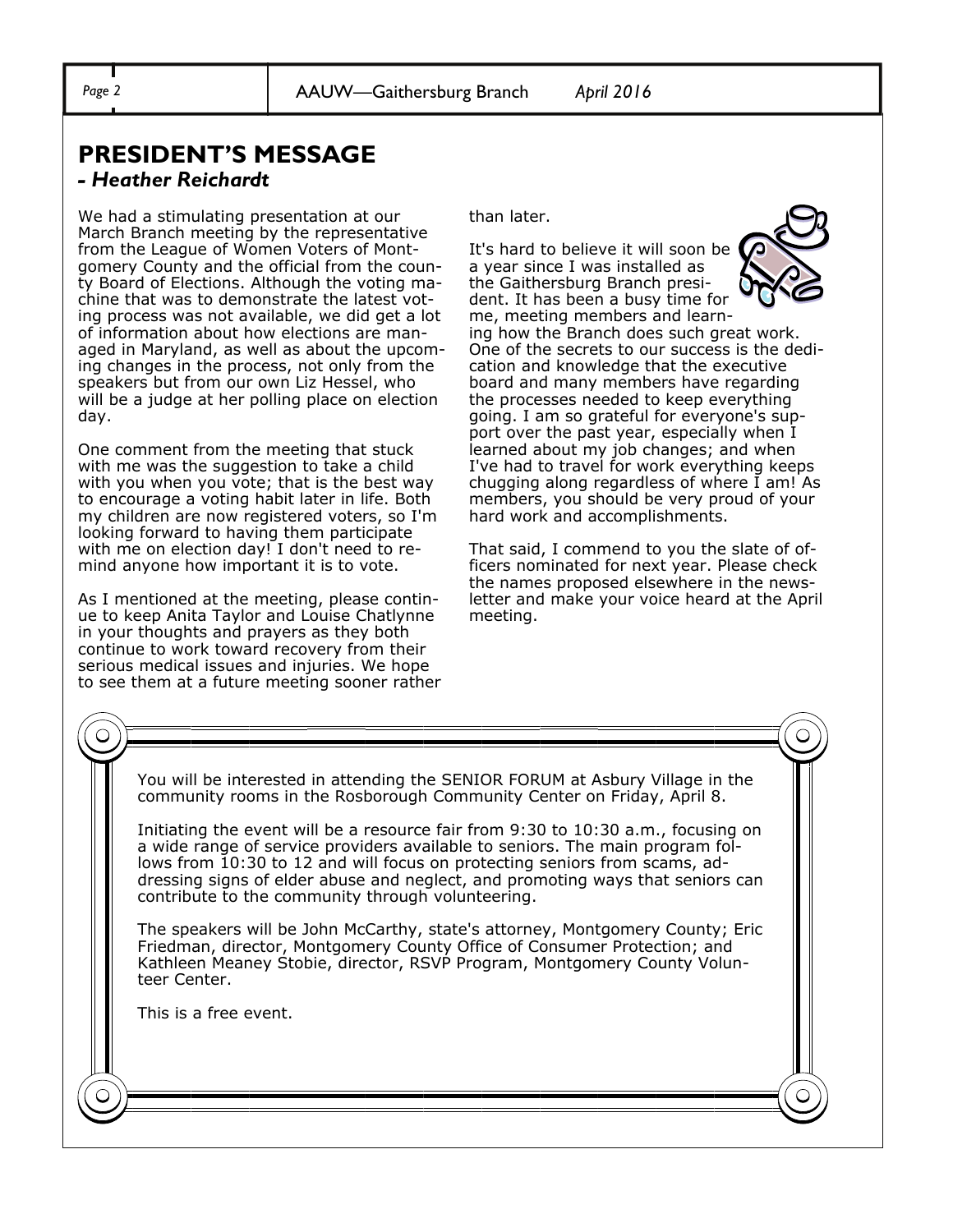### **REPORT OF THE NOMINATING COMMITTEE**  *- Anna Fraker (chair), Patsy Marks and Terry Medlar*

The nominating committee reports that the following have agreed to run for office for 2016- 17.

President: Heather Reichardt

Co-Vice President for Program: Carolyn Fisher and Marilyn O'Connell

Vice President for Membership: Barbara Garrard

Treasurer: Terry Medlar

Recording Secretary: Marybeth Morsink

Corresponding Secretary: Jane Carroll

The election will be held at the April Branch meeting. Other nominations may be made from the floor at that time providing the persons nominated have agreed to serve.

We appreciate the willingness of the nominees to serve the Branch in these positions. Thanks to those who will not be returning to their former positions: Marilyn O'Connell, who served as vice president for membership for four years, and Anita Taylor for serving as co-vice president for program for three years, as well as in many other duties.

#### **HEARING FROM OUR SCHOLARSHIP RECIPIENTS**

#### Dear Generous Donor,

My name is Renee A. Mbye nee Blaine, I am originally from Gambia, West Africa and I came to the United States 27 years ago to obtain my higher education. I was enrolled in MC until my father had his first heart attack and I had to go back to The Gambia to help with his day to day schedule, as well as my monitor his health and medication. When he was stable and I returned to the United States, I got married and moved to Missouri shortly after. At this point I decided it was more important to take care of my new hybrid family in this new environment than completing my credits towards my college degree. I have three daughters, ages 25, 15, and 14 years, my oldest daughter is a double major graduate with honors from Duke University and now she's working full–time and also preparing to take the GRE in November; my middle one currently goes to Seneca Valley High in the learning disability program and she also suffers seizure disorder, my last daughter graduated from Robert Clemente Middle School with Honors last school year and she's a freshman in Northwest High School.

While it took me a while to return back to school, my growth and maturity throughout the years have helped me develop in ways that could not be taught in a classroom. Furthermore, I know that the skills that I learned in my earlier college pursuits were not forgotten and it helped with my growth outside of college, especially in raising my daughters. Now that my daughters are growing and learning to take care of themselves, I feel it is important to 'practice what I preach'. I have always preached the importance of Education to my daughters, and after being a stay at home mother for the past 16 years, and recently divorced from my husband, I know this the perfect time for me to focus on myself again, as well as, the opportunities that can be afforded to me with completing my college education. I have always valued the power of education, but these past two years I have experienced the difficulty of obtaining a job without a college degree. Furthermore, I have realized that it is important for me to not only find a job but a career that I can continue to grow and prosper in. I know that this venture in my life is in the door I walked away from when I happily started my family.

While it has been quite a hurdle transitioning back into academia, myself as my biggest critic, my hope from the beginning of this journey is to prove not only to myself that I am capable, at my age, of completing my degree, but also to the many that have doubted me. My goal is to surpass the expectations presented to me in my coursework. This ambition and drive is something that I have instilled in my daughters for so long that they remain the strength I need to get through this. It is with this ambition that I hope to persevere in not only applying my acquired skills to succeed the certification exams; but also, eventually transfer to University of Maryland to further my education in the Cybersecurity and Computer Networking program.

Sincerely, Renee Mbye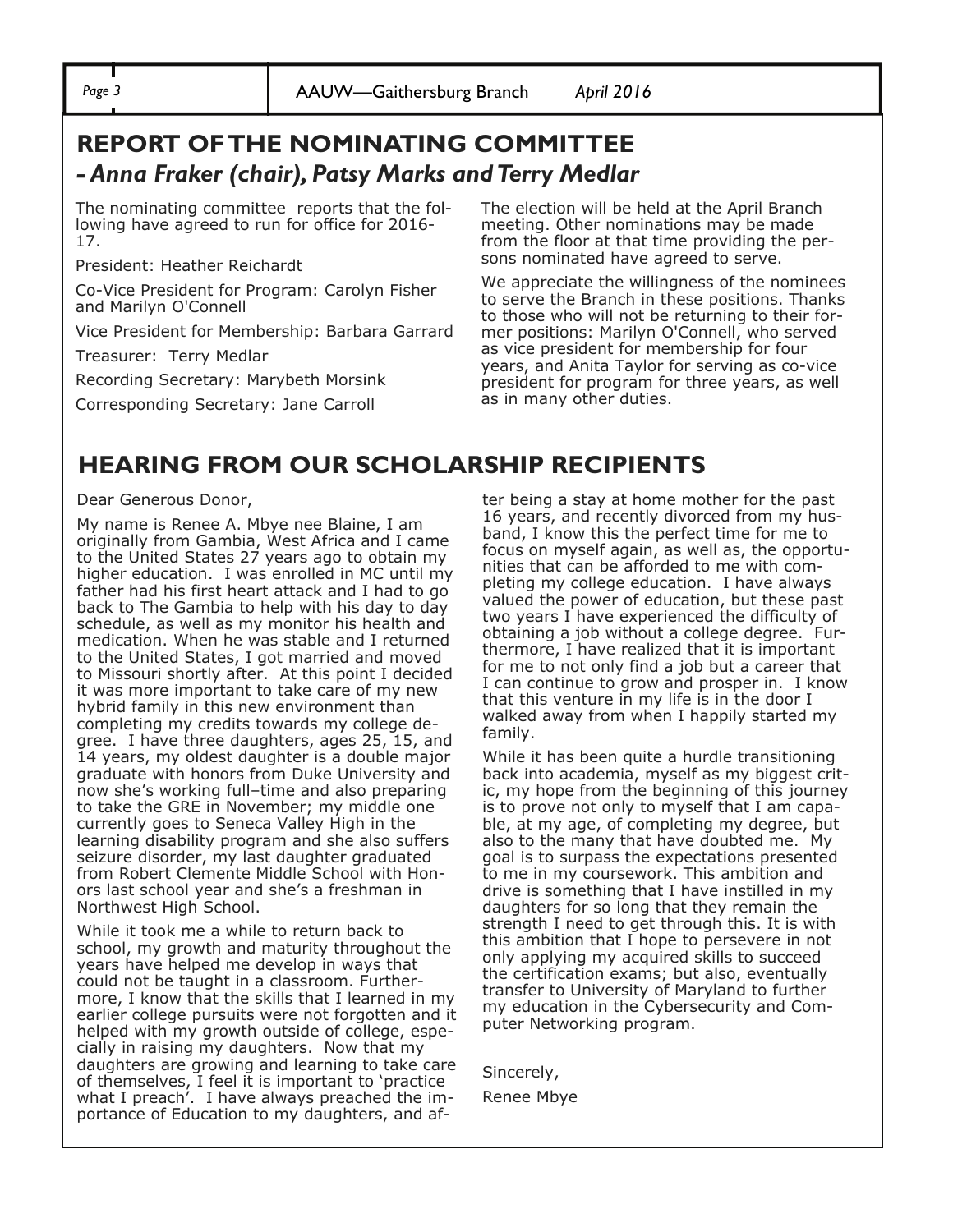*Page 4* AAUW—Gaithersburg Branch *April 2016* 

#### **BOOK SALE HELP NEEDED APRIL 28 TO MAY 8 -** *Liz Hessel, Book Sales Chair*

The book sale is approaching quickly, marketing is underway and we are lining up volunteers to help with the preparations as well as the on-site book sorting and organizing. The on-site book sale activities span from Thursday, April 28, to Monday, May 9. We hope each member can participate for at least 12 or more hours. Last year our members volunteered about 500 hours on site. We also had the assistance of about 100 high school, middle school and college students who performed over 1,000 hours of volunteer time.

Please set aside time on your calendar to volunteer as many hours as possible between April 28 and May 8. If you are unable to help on-site during the sale, consider making a cash donation to help offset expenses. Marilyn O'Connell and Barbara Garrard will be contacting members soon to sign up. We also welcome your friends to volunteer.

The on-site work at Asbury begins in Arcadia Place on Thursday, April 28, when we will sort the books most recently collected. If you have more books to donate, be sure to bring them in by April 28. On the next day we plan to sort about 60 boxes of history books into subcategories so that they are ready to be displayed. Our book sale has the reputation for being well organized and comprehensive.

On Friday morning, April 29, the Asbury staff will set up over 50 tables in the Community Rooms for us to display the books. AAUW members will put signs on the tables to mark the category locations. In the meantime, a moving company will bring in about 900 boxes of books.

Around 3 p.m. high school, middle school and college volunteers begin to arrive. The middle and high school students earn Student Service Learning hours for their service. AAUW members help the students learn how to sort, organize and display the books. Many students enjoy the activity so much that they return many days. The sorting will continue until Tuesday, May 3. Cat-



egories are sorted into subcategories to make it easier for customers to find books. The student volunteer hours must be carefully recorded, so we need one or two AAUW members to help students sign in and be sure their time is properly documented. For members who have difficulty walking and standing this is a perfect activity.

On Wednesday, May 4, we have a private sale open to Asbury residents and associates. We open to the public at 9 a.m. on Thursday, May 5, when we expect over 50 book dealers to be lined up to rush in. We expect several hundred customers before the day ends at 8 p.m. Because we have so many customers, we need a lot of help from members and volunteers, both as cashiers and to help straighten out books. On Friday we are again open from 9 a.m. to 8 p.m.

Books are sold by set prices (\$3 for hardbacks, \$2 for paperbacks) on Wednesday, Thursday and Friday, then on Saturday we have the popular "Bag Day," allowing customers to fill a paper grocery bag with books for only \$10. Then the sale ends at 4 p.m.

Over these twelve days, we put in many hours to assure we have a successful sale. A side benefit is providing an opportunity for good fellowship with other members and with volunteers. But, in the fall, when we meet the students who have received scholarships from our book sale receipts, we know that the hard work was well worth it. Please join us.

#### $\begin{matrix} \end{matrix}$  $\sqrt{2}$ APRIL 12 IS EQUAL PAY DAY  $\mathbb{I}$ Ш Women, on average you had to work up to April 12 to earn what the average man had  $\begin{bmatrix} 1 \\ 2 \end{bmatrix}$ Π earned by last December 31.  $\Box$  $\sqrt{ }$  $\mathbb{I}$  $\parallel$  Is this your favorite holiday?  $\overline{\mathbb{R}}$ <u>booooooooooooooooooooooooooooooo</u>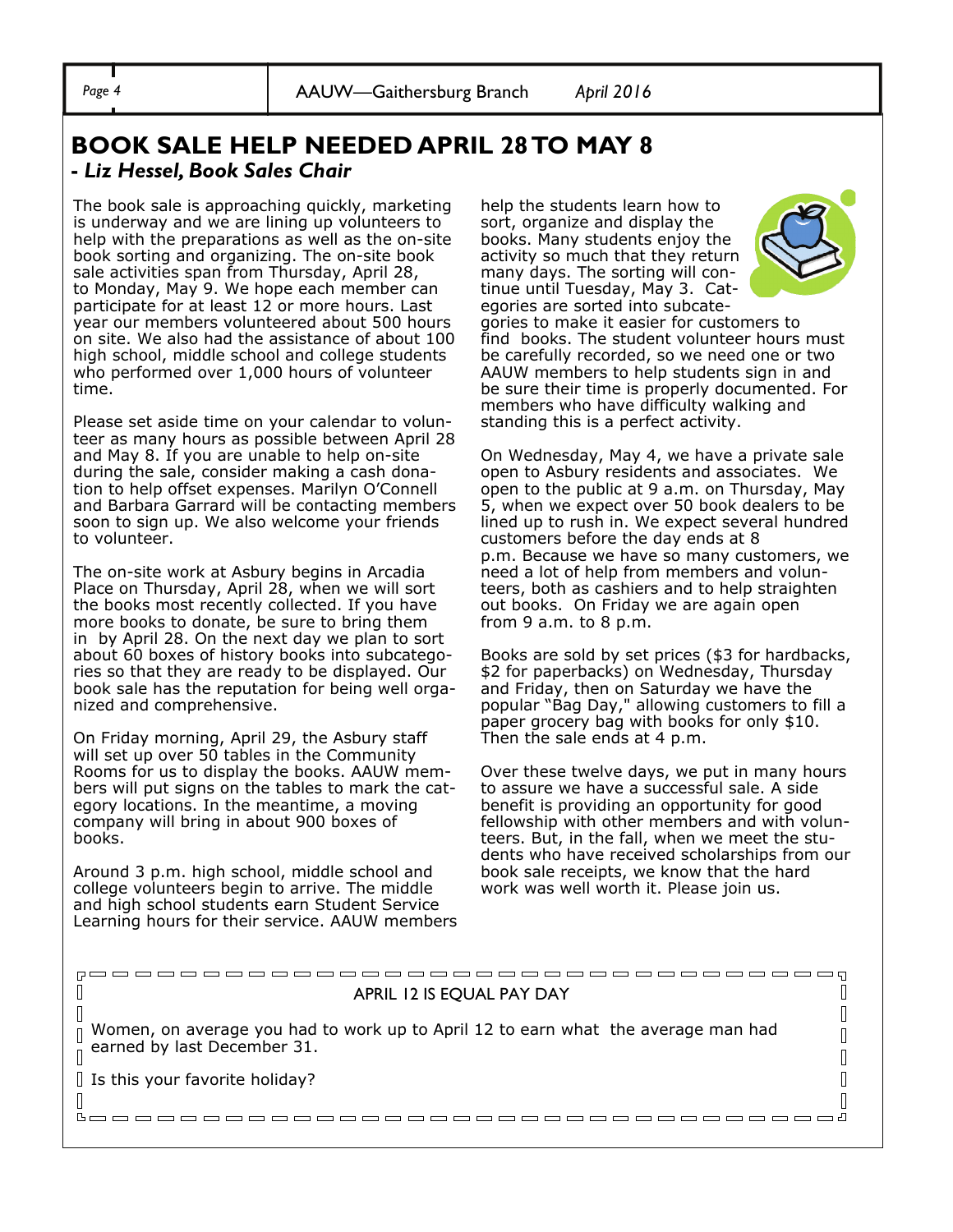*Page 5* AAUW—Gaithersburg Branch *April 2016* 

the meeting.

serves

at 10 a.m.

members.

and dramatic narrative based on years of primary research. It is a stirring chronicle of the expanding white civilization and the Plains Indians who stood in its way. This book finally gives Red Cloud the modern-day recognition he de-

cussed is "The Future of Kurdistan," and it will be led by Joan Read. Refreshments will be served before the discussion. The schedule for the rest of the year will be determined at

To enable members to get the book selection early, the title of the May selection is "Mr. and Mrs. Madison's War" by Hugh Howard. We will meet then at the home of Mary Eaton at 28 Maryland Avenue, Gaithersburg, on Saturday, May 28,

Light refreshments are served before our discussion - all members are welcome even if they haven't had a chance to read the book being discussed. Come and enjoy shared fellowship with other Branch

#### **GREAT DECISIONS**  *- Charlotte Fischer, Coordinator*



The Great Decisions Group will meet at the home of Mary Wykes, 18900 Diary Road, Montgomery Village, on Tuesday, April 26,

from 2:30 to 4. The topic to be dis-

#### **LITERATURE GROUP**  *- Mary Wykes*



There will be two meetings of the Literature Group in April. On Saturday, April  $2$ , at 10 a.m., we will meet at Jean Kosow's home at Apart-

ment 501, 419 Russell Avenue, Asbury Village, 301-216-5475, to discuss "Orphan Train" by Christina Baker Kline--"A lovely novel about the search for family that also happens to illuminate a fascinating and forgotten chapter of American history. Beautiful." (Ann Packer.)

On Saturday, at 10 a.m., April 30, we will meet at Jean Young's home in the Villas at 592 Russell Avenue, Asbury Village, 301-216-5599, to discuss "The Heart of Everything That Is: The Untold Story of Red Cloud, An American Legend" by Bob Drury and Tom Clavin. In this book, the New York Times bestselling authors restore Red Cloud to his rightful place in American history in a sweeping

#### **HER-STORY INTEREST GROUP**  *- Anita Taylor, Coordinator*

The April meeting of the HerStory Group has been cancelled and will be re-scheduled in the fall of 2016. Enjoy your summer and see you in the fall.





AAUW Gaithersburg Branch http://gaithersburgmd.aauw.net

*President Heather Reichardt* 

*Co-Vice Presidents for Program Carolyn Fisher* 

*Anita Taylor* 

*Vice President for Membership Marilyn O'Connell* 

*Treasurer Terry Medlar* 

*Recording Secretary Marybeth Morsink* 

*Corresponding Secretary Jane Carroll* 

*Newsletter Editor Qing Jiang*